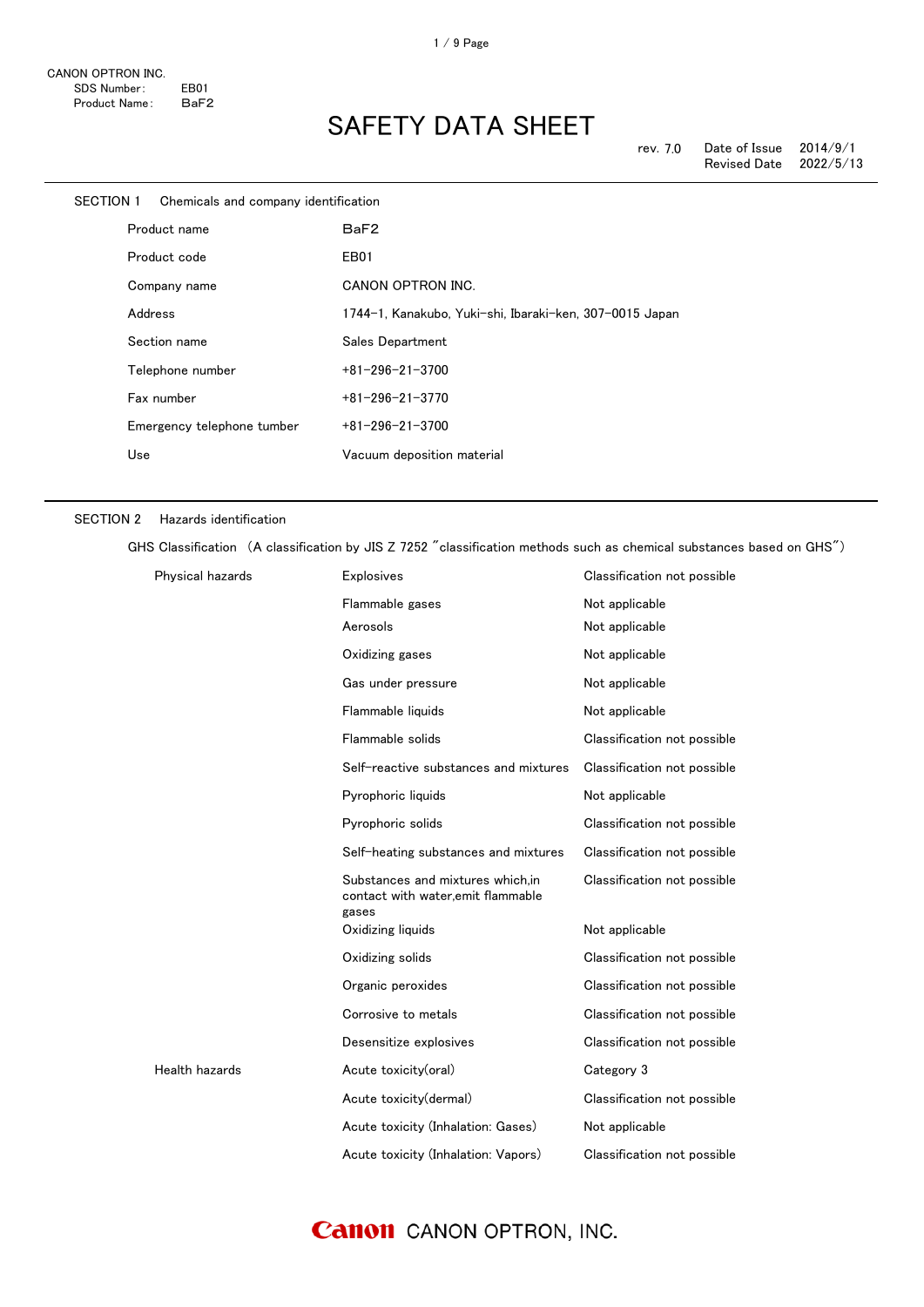2 / 9 Page

|                       | Acute toxicity (Inhalation: Dusts and<br>mists)                                   | Classification not possible |
|-----------------------|-----------------------------------------------------------------------------------|-----------------------------|
|                       | Skin corrosion/irritation                                                         | Classification not possible |
|                       | Serious eye damage/eye irritation                                                 | Category 2A                 |
|                       | Respiratory sensitization                                                         | Classification not possible |
|                       | Skin sensitization                                                                | Classification not possible |
|                       | Germ cell mutagenicity                                                            | Classification not possible |
|                       | Carcinogenicity                                                                   | Classification not possible |
|                       | Reproductive toxicity                                                             | Classification not possible |
|                       | Reproductive toxicity, effects on or via Classification not possible<br>lactation |                             |
|                       | Specific target organ toxicity (single<br>exposure)                               | Category 3                  |
|                       | Specific target organ toxicity (repeated<br>exposure)                             | Category 1                  |
|                       | Aspiration hazard                                                                 | Classification not possible |
| Environmental hazards | Hazardous to the aquatic environment<br>Short-term(acute)                         | Classification not possible |
|                       | Hazardous to the aquatic environment<br>Long-term(chronic)                        | Classification not possible |
|                       | Hazardous to the ozone layer                                                      | Classification not possible |

Label elements



Toxic if swallowed.

Causes serious eye irritation. May cause respiratory irritation.



Signal word **Danger** 

Dangerous goods hazard information

Precautionary statements

【Safety measures】 Do not breathe dust/fume/gas/mist/vapours/spray. Wash hands thoroughly after handling. Do not eat, drink or smoke when using this product. Wear Protective glovess/protective clothing/eye protection/face protection.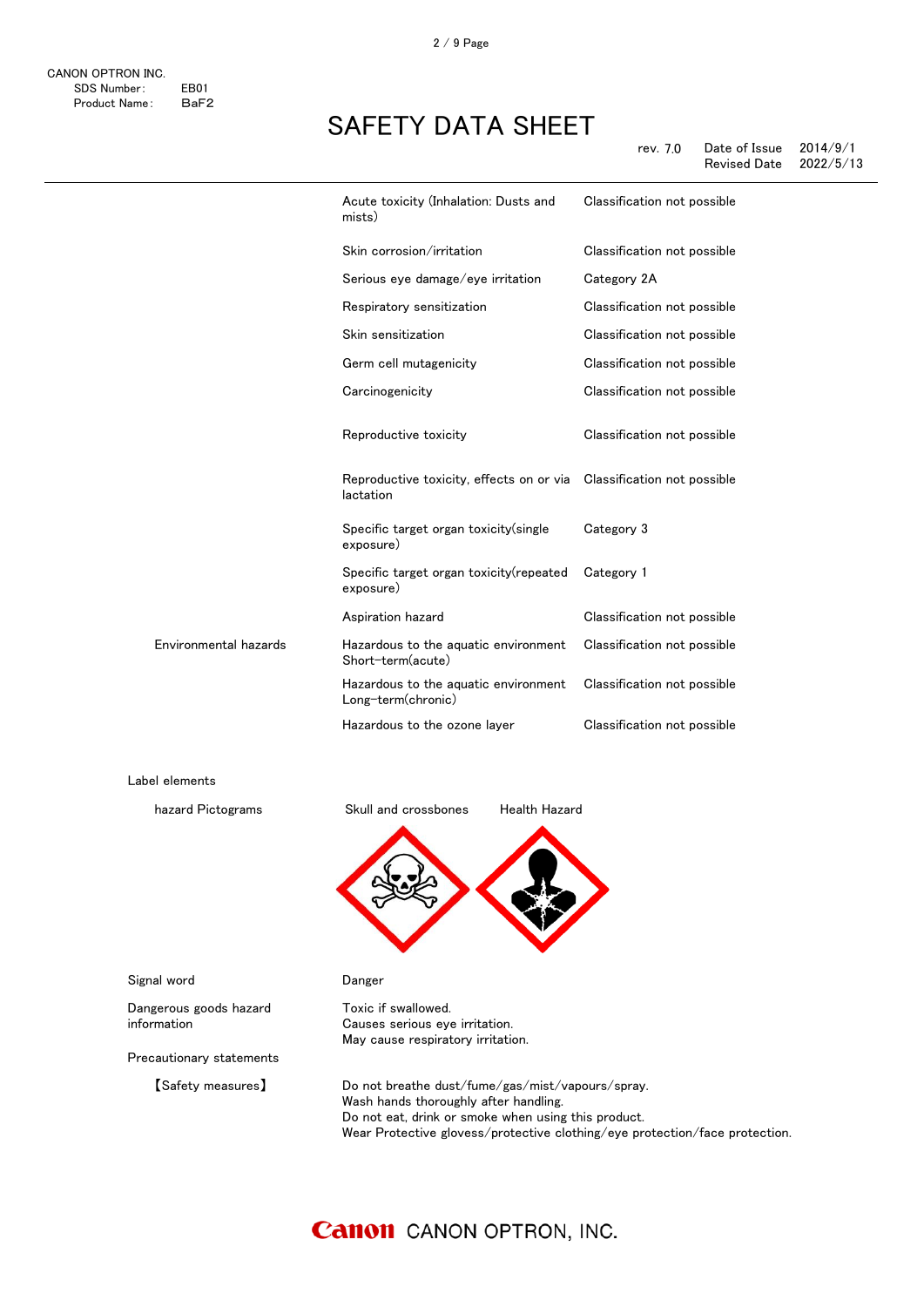## rev. 7.0 Date of Issue 2014/9/1 Revised Date

| [First-aid measures]   | IF SWALLOWED: Immediately call poison center or doctor/physician.<br>IF IN EYES: Rinse cautiously with water for several minutes. Remove contact<br>lenses, if present and easy to do. Continue rising.<br>IF exposed or concerned: Call poison center or doctor/physician.<br>Get medical advice/attention if you feel unwell.<br>Specific treatment.<br>Rinse mouth.<br>If eye irritation persists: Get medical advice/attention. |
|------------------------|-------------------------------------------------------------------------------------------------------------------------------------------------------------------------------------------------------------------------------------------------------------------------------------------------------------------------------------------------------------------------------------------------------------------------------------|
| [Storage]              | Store locked up.                                                                                                                                                                                                                                                                                                                                                                                                                    |
| [Disposal]             | Dispose of contents/container in accordance with national regulations.                                                                                                                                                                                                                                                                                                                                                              |
| <b>[Other hazards]</b> |                                                                                                                                                                                                                                                                                                                                                                                                                                     |
|                        |                                                                                                                                                                                                                                                                                                                                                                                                                                     |

## SECTION 3 Composition/information on ingredients

| Substance/Mixture                                              | Substance                                                                                                                                                                                                           |
|----------------------------------------------------------------|---------------------------------------------------------------------------------------------------------------------------------------------------------------------------------------------------------------------|
| Chemical name                                                  | Barium fluoride                                                                                                                                                                                                     |
| Chemical formula                                               | BaF2                                                                                                                                                                                                                |
| Concentration or concentration<br>range                        | 99.9%                                                                                                                                                                                                               |
| CAS No.                                                        | $7787 - 32 - 8$                                                                                                                                                                                                     |
| <b>TSCA Inventry</b>                                           | Barium fluoride (BaF2)                                                                                                                                                                                              |
| EINECS number                                                  | $232 - 108 - 0$                                                                                                                                                                                                     |
| Radioactive information                                        | Radioactive substances are not used as the material. Therefore, there is no<br>reason that ionizing radiation would be generated.                                                                                   |
| <b>SECTION 4</b><br>First aid measures                         |                                                                                                                                                                                                                     |
| Inhalation                                                     | Remove person to fresh air and keep comfortable for breathing.<br>Get medical advice/attention if you feel unwell.                                                                                                  |
| Skin contact                                                   | Take off immediately all contaminated clothing. Rinse affected areas with<br>water/shower.<br>IF ON SKIN: Wash with plenty of soap and water.<br>If skin irritation or rash occurs: : Get medical advice/attention. |
| Eye contact                                                    | Rinse cautiously with water for several minutes. Remove contact lenses, if<br>present and easy to do. Continue rising.<br>If eye irritation persists: Get medical advice/attention.                                 |
| Ingestion                                                      | Rinse mouth.<br>Get medical advice/attention.                                                                                                                                                                       |
| Most important symptoms and<br>effects, both acute and delayed | No data available                                                                                                                                                                                                   |
| Protection of first aiders                                     | Rescuers, wear suitable protective equipment as the situation demands.                                                                                                                                              |
| Special precautions for physicians                             | No data available                                                                                                                                                                                                   |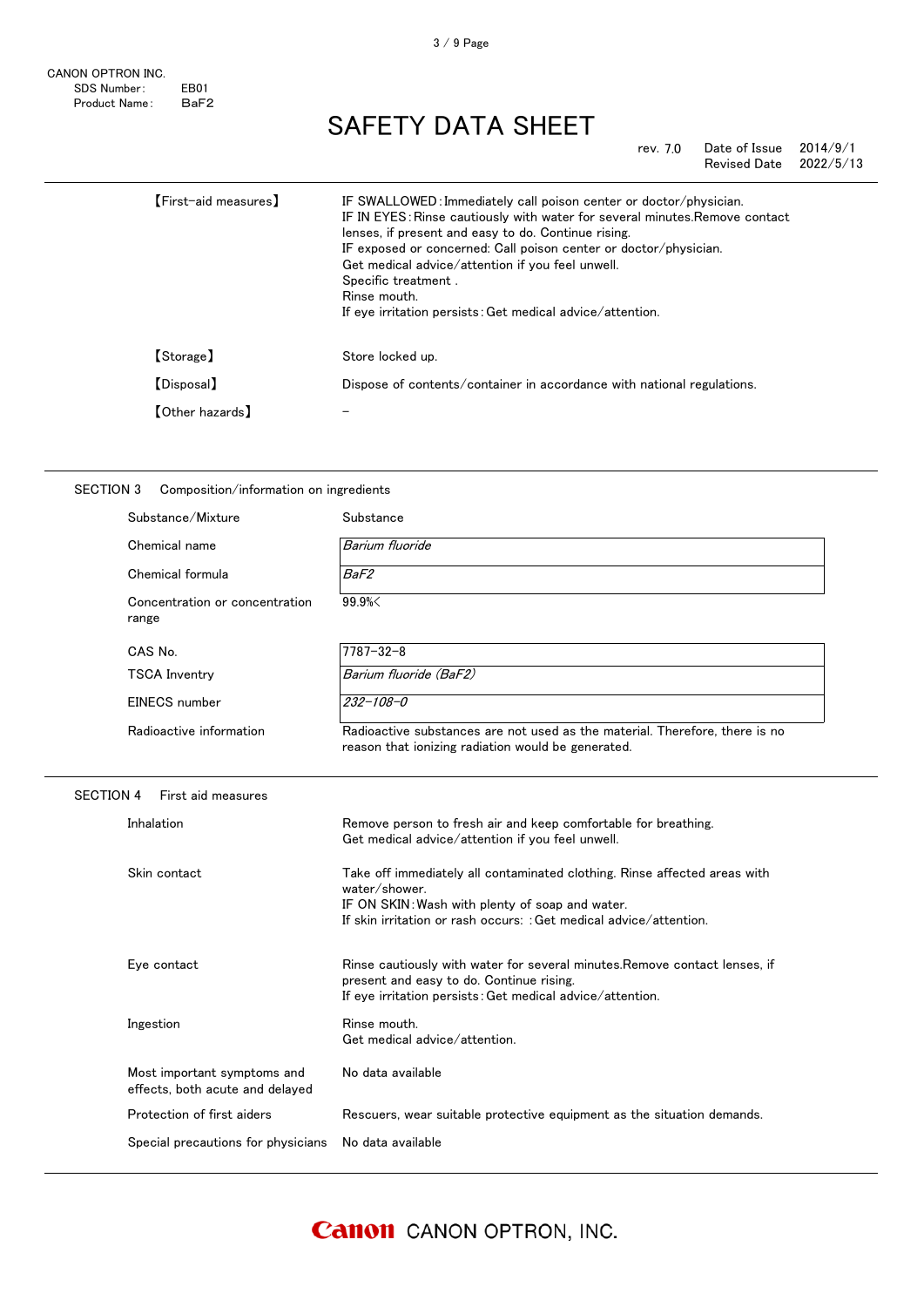SECTION 5 Firefighting measures

# SAFETY DATA SHEET

|                  | Suitable extinguishing media                                               | It use a water mist, dry chemicals, fire foam, carbon dioxide depending on the<br>neighboring situation and the situation of the fire.                                                                                                                                                                                                                                      |
|------------------|----------------------------------------------------------------------------|-----------------------------------------------------------------------------------------------------------------------------------------------------------------------------------------------------------------------------------------------------------------------------------------------------------------------------------------------------------------------------|
|                  | Unsuitable extinguishing media                                             | Because a fire might spread through the outskirts, It avoid direct stick irrigation.                                                                                                                                                                                                                                                                                        |
|                  | Specific hazards                                                           | In the case of fires, a toxic decomposition product may occur.                                                                                                                                                                                                                                                                                                              |
|                  | Specific extinguishing methods                                             | It perform the fire fighting from windward.<br>Restrict access to the area around the fire location to persons other than those<br>involved with the fire.<br>It move a container from the fire area if not dangerous.                                                                                                                                                      |
|                  | Special protective equipment for<br>firefighters                           | On the occasion of fire extinguishing work, It wear appropriate personal<br>protective equipment and rescue suit.                                                                                                                                                                                                                                                           |
| <b>SECTION 6</b> | Accidental release measures                                                |                                                                                                                                                                                                                                                                                                                                                                             |
|                  | Personal precautions, protective<br>equipment, and emergency<br>procedures | It prohibit the entrance except the person concerned.<br>The worker wears appropriate personal protective equipment (in item of<br>"8.revelation prevention and protection measures" reference) and avoids eyes,<br>contact and inhalation to skin.                                                                                                                         |
|                  | Environmental precautions                                                  | It avoid an outflow to the environmental average of the product to have<br>possibilities to influence neighboring environment.                                                                                                                                                                                                                                              |
|                  | Methods and material for<br>containment and cleaning up                    | It collects it in sky containers as if sweeping the scattered thing, and gathering<br>you, or being able to absorb it with a vacuum sweeper, and from scattering not<br>pitching a camp.<br>The prohibition of handling and eating and drinking in neighboring of the storage<br>area.<br>It prevents the inflow to a drainage, a sewer, a basement or the closedown place. |
|                  | Secondary disaster prevention<br>measures                                  | No data available                                                                                                                                                                                                                                                                                                                                                           |
| SECTION 7        | Handling and storage                                                       |                                                                                                                                                                                                                                                                                                                                                                             |
|                  | Precautions for safe handling                                              |                                                                                                                                                                                                                                                                                                                                                                             |
|                  | Technical measures                                                         | Take measures for equipment as described in "8. Exposure controls/personal<br>protection" and wear protective equipment.                                                                                                                                                                                                                                                    |
|                  | Safety handling precautions                                                | It prevents you from producing dust.                                                                                                                                                                                                                                                                                                                                        |
|                  | Avoidance of contact                                                       | Refer to "10. Stability and reactivity."                                                                                                                                                                                                                                                                                                                                    |
|                  | Hygiene measures                                                           | Wash hands thoroughly after handling.<br>Do not eat, drink or smoke when using this product.                                                                                                                                                                                                                                                                                |
|                  | Conditions for safe storage,<br>including any incompatibilities            |                                                                                                                                                                                                                                                                                                                                                                             |
|                  | Safe storage conditions                                                    | It avoids direct rays of the sun and keeps it in the cool and dark space.<br>Store in a well-ventilated place. Keep container tightly closed.<br>Store locked up.                                                                                                                                                                                                           |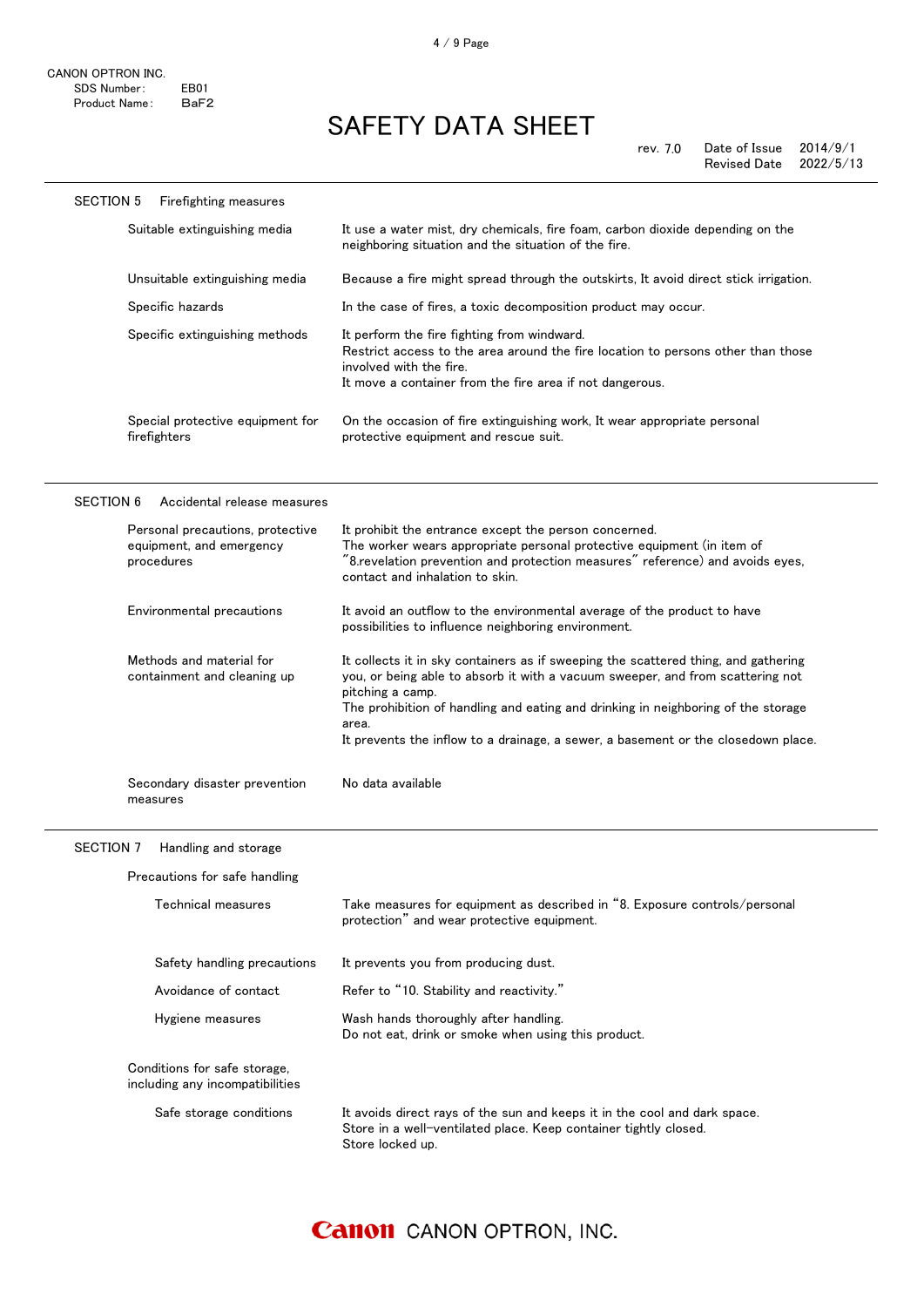rev. 7.0 Date of Issue 2014/9/1 Revised Date

Safety packaging material It use the container which It can seal up without damage and the leak.

SECTION 8 Exposure controls/personal protection

## <u>BaF2</u>

| ACGIH                                                                       | Unestablished                                                                                                        |
|-----------------------------------------------------------------------------|----------------------------------------------------------------------------------------------------------------------|
| Appropriate engineering controls                                            | In the work shop which dust produces, It use a device, an apparatus sealed up by<br>all means or a local ventilator. |
| Individual protection measures,<br>such as personal protective<br>equipment |                                                                                                                      |
|                                                                             |                                                                                                                      |
| Respiratory protection                                                      | Dustproof mask                                                                                                       |
| Hand protection                                                             | Protective gloves                                                                                                    |
| Eye/face protection                                                         | Dust-proof glasses                                                                                                   |

## SECTION 9 Physical and chemical properties

Appearance

| Physical state | Solid                |
|----------------|----------------------|
| Form           | Pellets, granules    |
| Colour         | Transparent or white |
| Odour          | None                 |

## BaF2

| Melting point/freezing point                                | $1,353^{\circ}C$ (Merck (15th, 2013))  |
|-------------------------------------------------------------|----------------------------------------|
| Boiling point or initial boiling point<br>and boiling range | $2,260^{\circ}$ C (Merck (15th, 2013)) |
| Flammability                                                | No data available                      |
| Upper/lower flammability or<br>explosive limits             | No data available                      |
| Flash point                                                 | No data available                      |
| Auto-ignition temperature                                   | Noninflammability (GESTIS (2016))      |
| Decomposition temperature                                   | No data available                      |
| pН                                                          | No data available                      |
| Kinematic viscosity                                         | No data available                      |
| Solubility                                                  |                                        |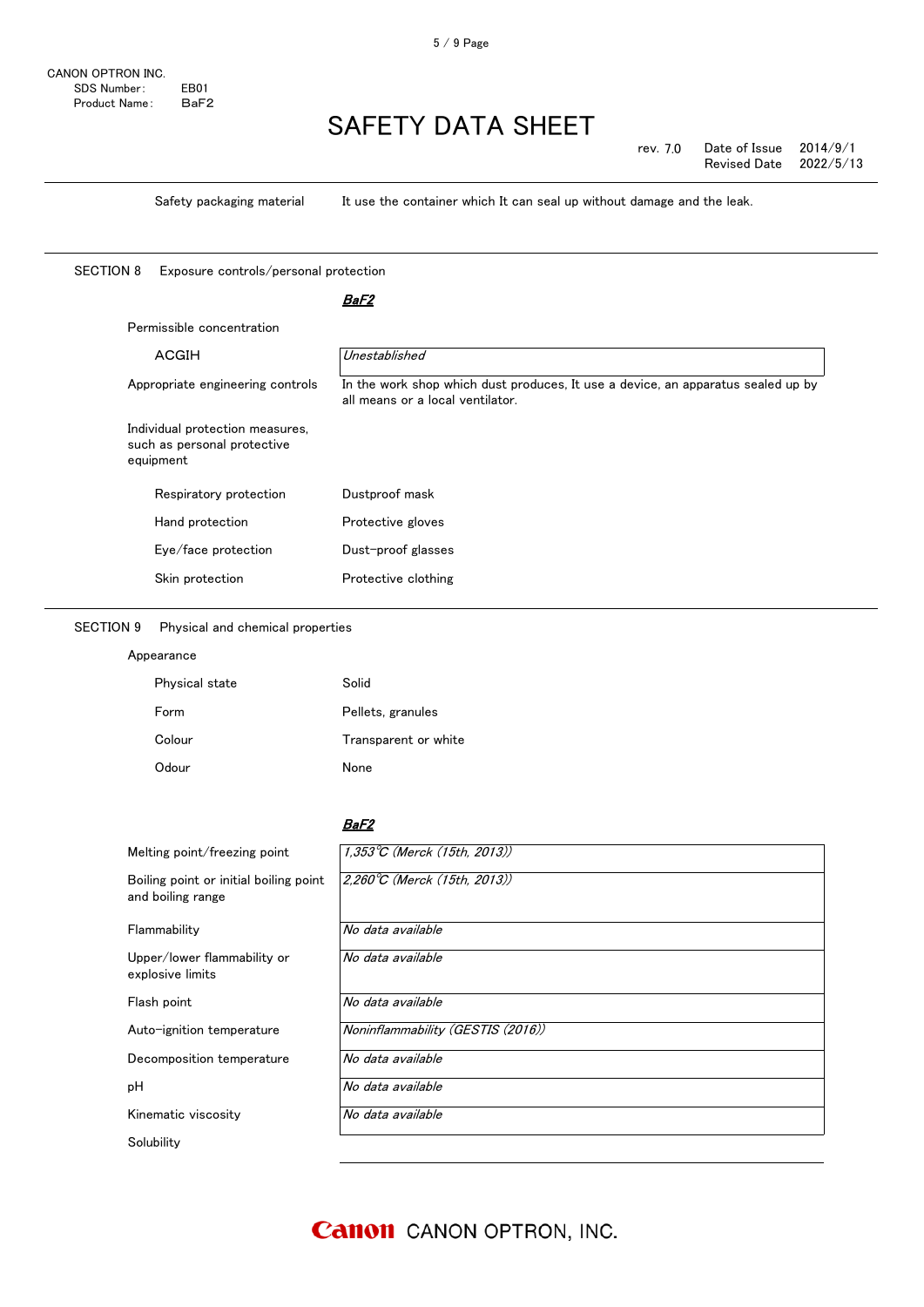6 / 9 Page

rev. 7.0 Date of Issue 2014/9/1 Revised Date

| Water                                      | 1.586 g/L (10°C); 1.607 g/L (20°C); 1.620 g/L (30°C)<br>(Merck (15th. 2013)) |
|--------------------------------------------|------------------------------------------------------------------------------|
| Other solvents                             | No data available                                                            |
| Partition coefficient: n-<br>octanol/water | No data available                                                            |
| Vapour pressure                            | No data available                                                            |
| Density and/or relative density            | 4.83 (Merck (15th. 2013))                                                    |
| (Density)                                  |                                                                              |
| Relative vapor density                     | No data available                                                            |
| Particle characteristics                   | No data available                                                            |
| Other information                          | No data available                                                            |
|                                            |                                                                              |

SECTION 10 Stability and reactivity

### <u>BaF2</u>

| It is stable under the normal handling condition.                                                  |
|----------------------------------------------------------------------------------------------------|
| It is stable under the normal handling condition.                                                  |
| A dangerous adverse effect is not caused under the normal handling condition.                      |
| It avoid direct rays of the sun and keep it in the cool and dark space.                            |
| Oxidizer, reducing agent                                                                           |
| Hazardous decomposition products $ ln$ the case of fires, a toxic decomposition product may occur. |
|                                                                                                    |

## SECTION 11 Toxicological information

### BaF2

| Acute toxicity(oral)                            | LD50 value of 250mg/kg oral study in rats (EHC 107, 1990)                                                                                                                         |
|-------------------------------------------------|-----------------------------------------------------------------------------------------------------------------------------------------------------------------------------------|
| Acute toxicity (dermal)                         | No data available                                                                                                                                                                 |
| Acute toxicity (Inhalation: Gases)              | Solid (GHS definition)                                                                                                                                                            |
| Acute toxicity (Inhalation:<br>Vapours)         | Solid (GHS definition)                                                                                                                                                            |
| Acute toxicity (Inhalation: Dusts<br>and mists) | No data available                                                                                                                                                                 |
| Skin corrosion/irritation                       | No data available                                                                                                                                                                 |
| Serious eye damage/irritation                   | There are no data for this substance. However, based on a description that the<br>fluorides cause irritation of the eves (ACGIH (7th, 2001)), it was classified in<br>Category 2. |
| Respiratory or skin sensitization               | No data available                                                                                                                                                                 |
| Germ cell mutagenicity                          | No data available                                                                                                                                                                 |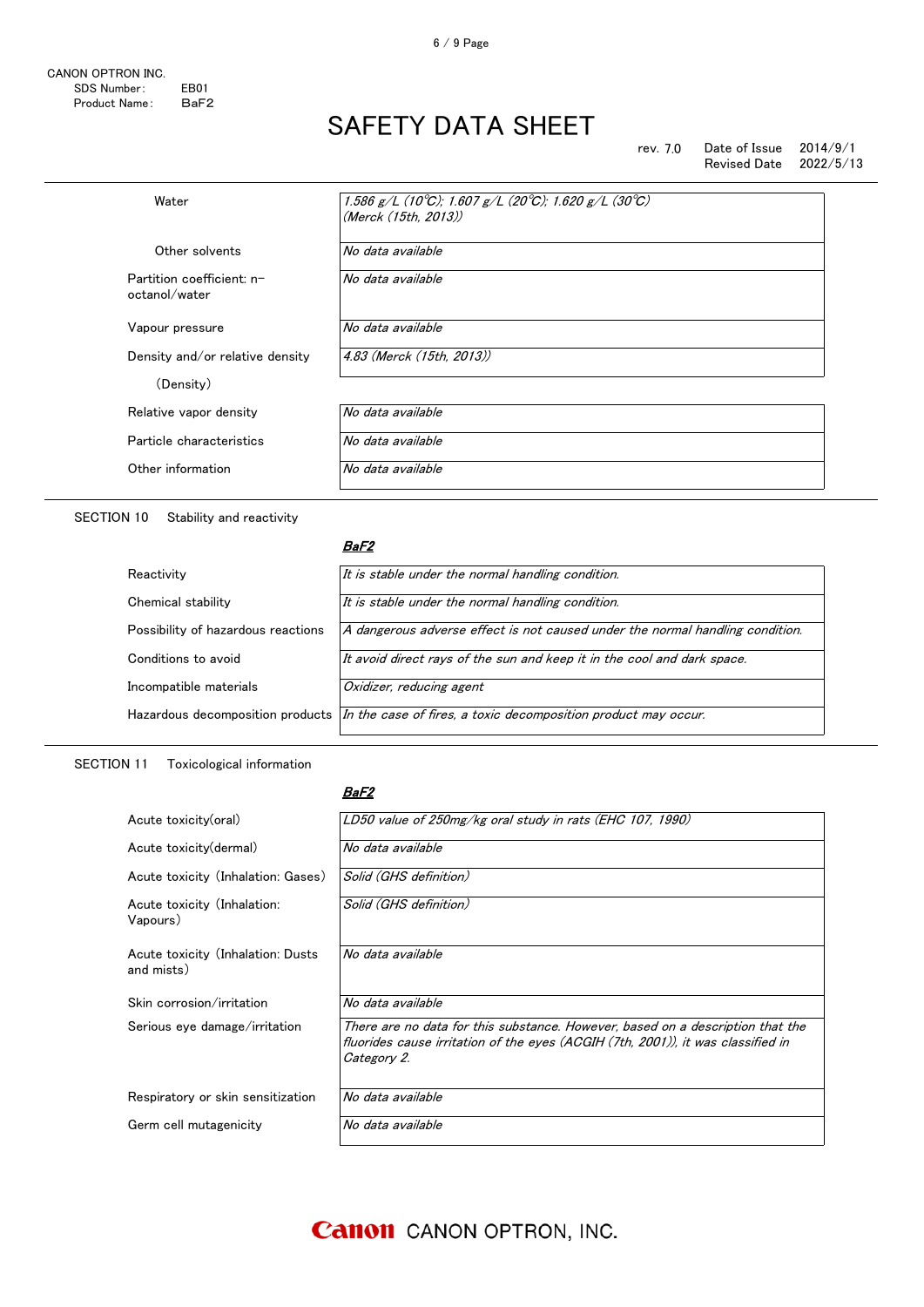### rev. 7.0 Date of Issue 2014/9/1 Revised Date 2022/5/13

| Carcinogenicity                                      | There is no carcinogenicity information on this substance or on the fluorides.<br>However, as described in the same hazard class on the GHS classification of<br>barium (CAS RN 7440-39-3), the EPA classified barium and its compounds as<br>Group D or NL (IRIS (1998)) and ACGIH classified barium and its soluble<br>compounds as A4 (ACGIH (7th, 2001)) based on results from animal tests using<br>barium chloride dihydrate. Therefore, this substance was also classified as<br>$\H'$ Classification not possible $\H'$ based on these classifications by other<br>organizations.                                                                                                                                                                                                                                                                                                                                                                                                                                                                                                                                                                                                                                                                                                                                                                                                                                                                                                                                                                                                                                                                                                                                                                                                                                                                                                                                                                                                                                                                                                                                                                                                                                                                                                                                                                                                                                                                                                                                                                                                                                                                                                                                                                                                                                                                                                                                                                                                                                                                                                                                                                                                   |
|------------------------------------------------------|---------------------------------------------------------------------------------------------------------------------------------------------------------------------------------------------------------------------------------------------------------------------------------------------------------------------------------------------------------------------------------------------------------------------------------------------------------------------------------------------------------------------------------------------------------------------------------------------------------------------------------------------------------------------------------------------------------------------------------------------------------------------------------------------------------------------------------------------------------------------------------------------------------------------------------------------------------------------------------------------------------------------------------------------------------------------------------------------------------------------------------------------------------------------------------------------------------------------------------------------------------------------------------------------------------------------------------------------------------------------------------------------------------------------------------------------------------------------------------------------------------------------------------------------------------------------------------------------------------------------------------------------------------------------------------------------------------------------------------------------------------------------------------------------------------------------------------------------------------------------------------------------------------------------------------------------------------------------------------------------------------------------------------------------------------------------------------------------------------------------------------------------------------------------------------------------------------------------------------------------------------------------------------------------------------------------------------------------------------------------------------------------------------------------------------------------------------------------------------------------------------------------------------------------------------------------------------------------------------------------------------------------------------------------------------------------------------------------------------------------------------------------------------------------------------------------------------------------------------------------------------------------------------------------------------------------------------------------------------------------------------------------------------------------------------------------------------------------------------------------------------------------------------------------------------------------|
| Reproductive toxicity                                | Classification not possible due to lack of data. Besides, there is a description<br>(EHC 107 (1990)) that in a test in which the substance was orally administered<br>to pregnant rats on the first days of gestation, decreases in the survival of $5-$<br>day-old embryos and in newborn birth weights, and increase in mortality rate of<br>newborn were observed, however, no incidence of malformation was observed.                                                                                                                                                                                                                                                                                                                                                                                                                                                                                                                                                                                                                                                                                                                                                                                                                                                                                                                                                                                                                                                                                                                                                                                                                                                                                                                                                                                                                                                                                                                                                                                                                                                                                                                                                                                                                                                                                                                                                                                                                                                                                                                                                                                                                                                                                                                                                                                                                                                                                                                                                                                                                                                                                                                                                                   |
| Specific target organ toxicity(single<br>exposure)   | In ACGIH (7th, 2001), there is a description that fluorides cause irritation to<br>the respiratory tract. Therefore, this substance was classified in Category 3<br>(respiratory tract irritation).                                                                                                                                                                                                                                                                                                                                                                                                                                                                                                                                                                                                                                                                                                                                                                                                                                                                                                                                                                                                                                                                                                                                                                                                                                                                                                                                                                                                                                                                                                                                                                                                                                                                                                                                                                                                                                                                                                                                                                                                                                                                                                                                                                                                                                                                                                                                                                                                                                                                                                                                                                                                                                                                                                                                                                                                                                                                                                                                                                                         |
| Specific target organ<br>toxicity(repeated exposure) | There is no information on this substance itself.<br>However, it is said that the toxicity of barium and barium compounds depends<br>largely on the solubility, and that the toxicity is an inhibitory action of potassium<br>channel by barium ions (ATSDR (2007)). The barium ions and the soluble<br>compounds of barium (notably barium chloride, barium nitrate, barium hydroxide)<br>are toxic to humans. Although barium carbonate is relatively insoluble in water, it<br>is toxic to humans because it is soluble in the gastrointestinal tract. The<br>insoluble compounds of barium (notably barium sulfate) are inefficient sources of<br>the barium ion and are therefore generally nontoxic to humans (ATSDR (2007)).<br>Therefore, this substance is thought to exhibit similar target organs as those<br>exhibited by soluble barium.<br>It is reported that incidences of hypertension, heart disease, and stroke<br>increased in a population of neighborhood who ingested drinking water containing<br>water soluble barium such as barium chloride, and that an increase in mortality<br>due to heart diseases such as vascular disorder and arteriosclerosis was<br>observed in other similar groups (ATSDR (2007)). For the inhalation route, a high<br>rate of elevated blood pressure was reported among workers exposed to soluble<br>barium (mean 1.07 $g/m$ ) through work that involved blending and grinding several<br>grades of barium at a mineral processing facility (CICAD 33 (2001)). It is written<br>that among the effects of soluble barium in humans, ingestion of high levels of<br>soluble barium compounds may cause the following acute effects: gastroenteritis<br>(vomiting, diarrhoea, abdominal pain), hypopotassemia, hypertension, cardiac<br>arrhythmias, and skeletal muscle paralysis (CICAD 33 (2001)).<br>Additionally, there are only several reported cases that renal failure and renal<br>insufficiency occurred as acute barium poisoning. However, as for experimental<br>animals, in 13-week or 2-year studies of barium dichloride or its dihydrate<br>administered to rats or mice in drinking water, deaths attributed to nephropathy<br>were observed at doses corresponding to Category 2 or higher (converted<br>guidance value as barium dichloride: 271-803 mg/kg/day). It is described that<br>the kidneys are the most sensitive target organ in the experimental animals<br>(ATSDR (2007)). Therefore, the kidneys are thought to be one of the target<br>organs in humans as well.<br>Additionally, in the "Fluorides" of ACGIH, it is reported that bone lesions<br>related to fluorosis caused by occupational exposure to inorganic fluorides<br>(ACGIH (7th, 2001)).<br>From the above, effects of soluble barium compounds including this substance<br>were thought to have a high probability of occurring in the cardiovascular<br>system, nervous system, muscular system, and kidneys. In addition, as a fluoride,<br>this substance may have effects on the bones. Therefore, the substance was<br>classified in Category 1 (cardiovascular system, nervous system, muscular<br>system, kidney, bone). |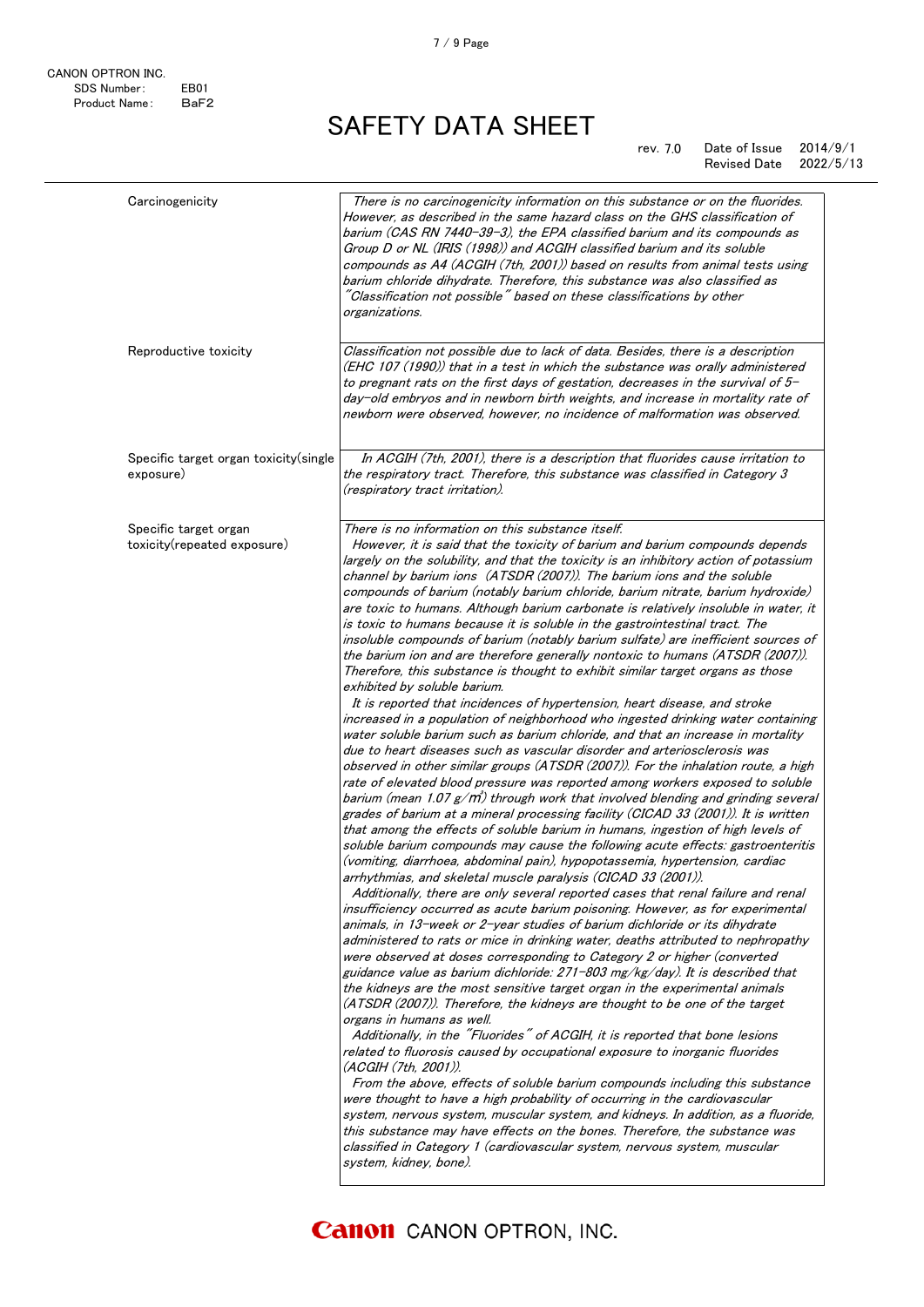rev. 7.0 Date of Issue 2014/9/1 Revised Date 2022/5/13

| Aspiration hazard                                                               | No data available                                                                                                                                                                                                                                                                                                                        |
|---------------------------------------------------------------------------------|------------------------------------------------------------------------------------------------------------------------------------------------------------------------------------------------------------------------------------------------------------------------------------------------------------------------------------------|
| Other information                                                               | No data available                                                                                                                                                                                                                                                                                                                        |
| <b>SECTION 12</b><br>Ecological information                                     |                                                                                                                                                                                                                                                                                                                                          |
|                                                                                 | BaF2                                                                                                                                                                                                                                                                                                                                     |
| Toxicity                                                                        |                                                                                                                                                                                                                                                                                                                                          |
| Hazardous to the aquatic<br>environment Short-<br>term(acute)                   | No data available                                                                                                                                                                                                                                                                                                                        |
| Hazardous to the aquatic<br>environment Long-<br>term(chronic)                  | No data available                                                                                                                                                                                                                                                                                                                        |
| Persistence and degradablility                                                  | No data available                                                                                                                                                                                                                                                                                                                        |
| Bioaccumulative potential                                                       | No data available                                                                                                                                                                                                                                                                                                                        |
| Mobility in soil                                                                | No data available                                                                                                                                                                                                                                                                                                                        |
| Hazard to the ozone layer                                                       | No data available                                                                                                                                                                                                                                                                                                                        |
| Other adverse effects                                                           | No data available                                                                                                                                                                                                                                                                                                                        |
| Waste treatment methods<br>Contaminated container and<br>contaminated packaging | Process is contracted to industrial waste disposers who received approval of a<br>prefectural governor.<br>The container is recycled after being cleaned, or is appropriately processed<br>according to the standards of related laws and regulations.<br>When disposing of empty containers, the contents should be completely removed. |
| <b>SECTION 14</b><br>Transport information                                      |                                                                                                                                                                                                                                                                                                                                          |
|                                                                                 | BaF2                                                                                                                                                                                                                                                                                                                                     |
| International regulation                                                        |                                                                                                                                                                                                                                                                                                                                          |
| UN number                                                                       | 1564                                                                                                                                                                                                                                                                                                                                     |
| UN proper shipping name                                                         | <b>BARIUM COMPOUND, N.O.S.</b>                                                                                                                                                                                                                                                                                                           |
| UN classification                                                               | 6.1                                                                                                                                                                                                                                                                                                                                      |
| Transport hazard class                                                          | Not applicable                                                                                                                                                                                                                                                                                                                           |
| Packing group                                                                   | Ш                                                                                                                                                                                                                                                                                                                                        |
| Hazardous to the aquatic<br>environment                                         | No data available                                                                                                                                                                                                                                                                                                                        |
| Maritime transport in bulk                                                      | No data available                                                                                                                                                                                                                                                                                                                        |

according to IMO instruments

Japanese lows and regulations  $\sqrt{Refer\ to\ "15. \ Regulatory information.}$